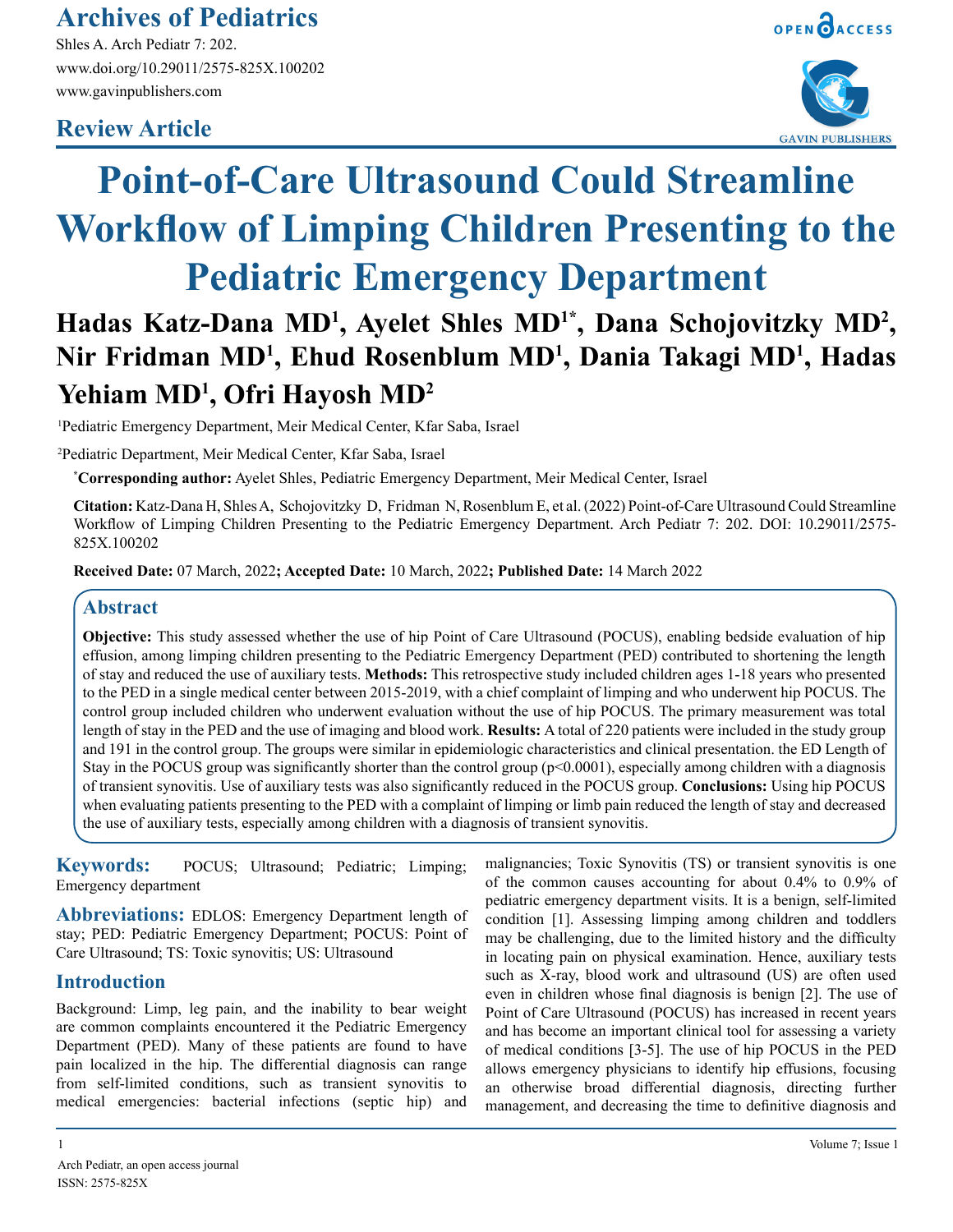treatment [6-8]. There is little information on the use of hip POCUS in the PED, as well as on its effect on Emergency Department length of stay (EDLOS) and the effect on the use of auxiliary exams. This application could allow emergency physicians to identify hip effusions among children with hip pain more quickly, narrowing an otherwise broad differential diagnosis, directing further management, and decreasing time to definitive diagnosis and treatment. In the current study, we sought to evaluate the effect of hip POCUS on the management of children admitted to the PED due to limping or lower limb pain in terms of EDLS and the reduction of auxiliary test usage. We were most interested in the effect on the group of children with the diagnosis of Transient Synovitis, because the reduction of auxiliary tests usage and decreasing the EDLOS could improve the quality of care among patients with a common and self-limited condition.

#### **Materials and Methods**

#### **Study design and setting**

This retrospective cohort study was conducted in a secondary-care, university-affiliated hospital PED in  $\triangle$ blinded>, providing care for approximately 33,000 children annually. Hip POCUS is routinely performed at our PED since January 2017, as part of a patient's clinical evaluation, by trained pediatric emergency physicians, certified to perform the exam. POCUS examinations were performed using Zonare One Pro (Mindray, Shenzhen China) with the patient lying supine, the hip un neutral position and the linear probe position in an oblique sagittal plain, parallel to the femoral neck.

#### **Selection of Participants**

Children presenting to the PED, ages 1-18 years, from 2015 through 2016 due to limping or limb pain were defined as the PRE group and those presenting from 2017 through 2019 who underwent hip POCUS were defined as the POST group. In the "POST" group, the primary ED physician performed the POCUS examination. Using standard technique with the patient lying supine and the lineal probe positioned parallel to the femoral nick in the sagittal plain. The presence or absence of hip effusion was determined by identifying the synovial space and measuring the distance between the anterior surface of the femoral neck and the posterior surface of the iliopsoas muscle for both legs. A measurement greater than 5 mm or greater than 2 mm difference from the contralateral hip was considered positive for hip effusion; in agreement with standard radiology texts.



**Figure 1:** A. Normal hip POCUS showing the synovial space, bony architecture and muscle bodies. B- Hip POCUS demonstrating joint effusion. There is an anechoic fluid collection between the anterior surface of the femoral neck and the posterior surface of the iliopsoas muscle (white arrow).

#### **Data Collection**

We reviewed the electronic medical records of all children, ages 1-18 years, who presented to the PED due to a chief complaint of limping or lower limb pain from January 2015 through December 2019. We excluded children with: Diagnoses involving another joint (ankle or knee); trauma cases that caused limping such as bone fracture, foreign body, lacerations of the lower limb; or children with a known rheumatologic diagnosis that caused joint inflammation. The following data were obtained from the electronic medical records: age (months), gender, ethnicity. clinical data- (fever, duration of symptoms, history of recent trauma, recent febrile illness, hip joint tenderness in physical examination, results of laboratory tests, imaging, and orthopedic counseling), and final diagnosis. EDLOS was defined as the time from the opening of the administrative file to discharging home or admitting the patient to the inpatient department.

#### **Outcomes**

**Primary outcome:** EDLOS of children presenting to the PED with the main complaint of limping or limb pain in both the "PRE" group and the "POST" group.

**Secondary outcome:** Use of x-rays, laboratory tests, formal US and orthopedist consultation among children presenting to the PED with a limp or a limb pain in the "PRE" group, and in the "POST" group.

#### **Statistical analysis**

Data were analyzed using SPSS statistics, version 25. Descriptive statistics were presented as mean and standard deviation for numeric variables and as prevalence and percentage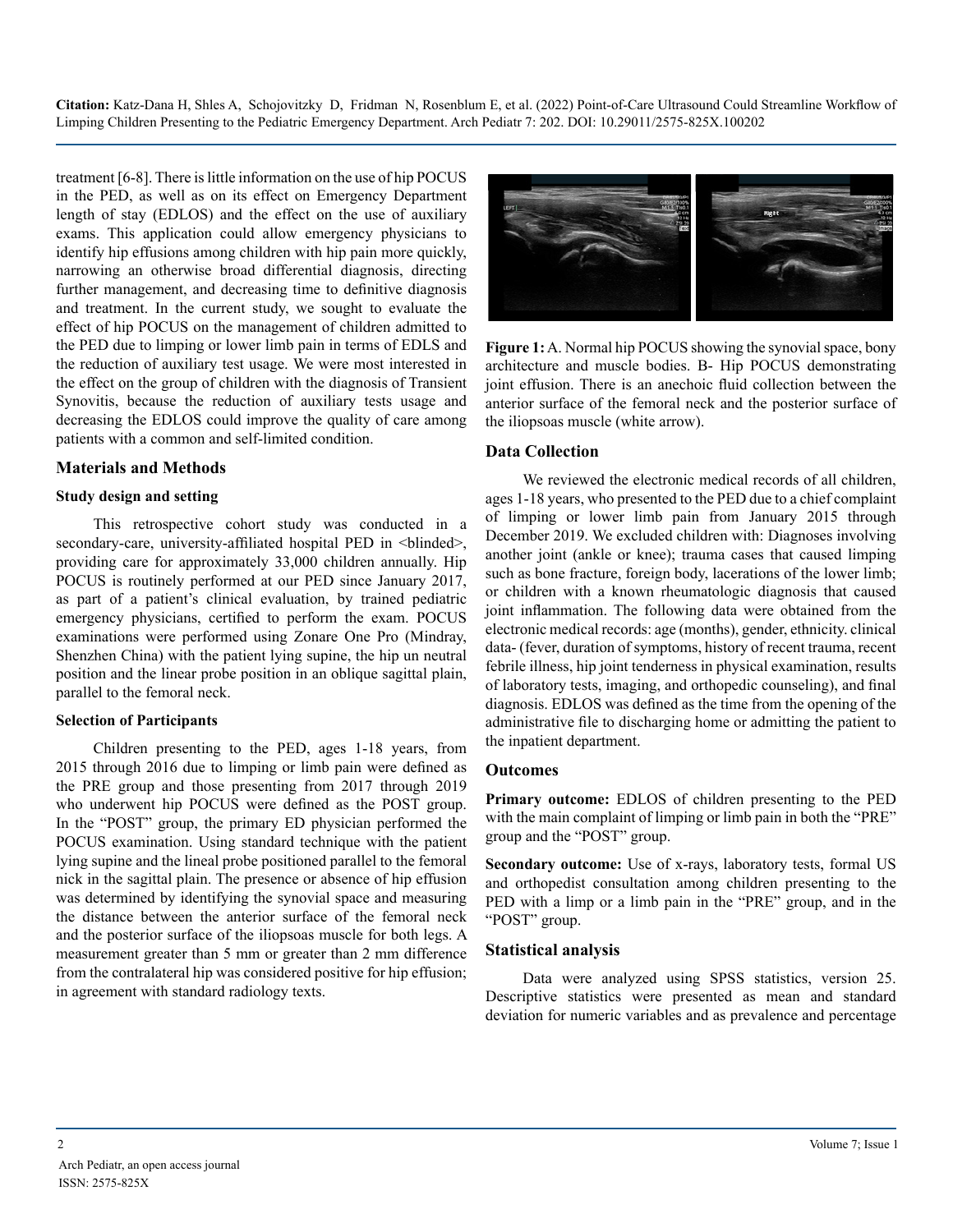for categorical variables. The chi-squared test was used to compare categorical variables. Metric variables were checked for normal distribution (Shapiro-Wilk test) and analyzed with t test for normally distributed data and with Mann-Whitney test for nonnormal distributions. Two-way ANOVA was used to analyze how the interactions between groups (PRE/POST) and the diagnosis of transient synovitis (TS/other) contributed to the variance of EDLOS. The Bonferroni adjustment was used in post hoc analysis of simple effects. Multiple regression analysis was used to evaluate the contribution of each auxiliary test to the variance of EDLOS.

#### **Results**

#### **Characteristic of Study population**

According to the medical records from 2015 through 2019, a total of 152,505 children were admitted to the PED at <blinded>, of whom 2,236 complained of limping or limb pain. Among them, 1675 were excluded from the study because their diagnosis did not match the medical records, they had other clear diagnoses involving the lower limbs, a history of trauma or a known rheumatologic disease. There were 191 patients in the PRE group (children who did not undergo hip POCUS) of whom 134 were diagnosed with transient synovitis (TS). An additional 220 children underwent hip POCUS as part of their clinical evaluation and comprised the POST group. Among them, 174 were diagnosed with TS (Figure 2).

The patient's epidemiologic and clinical characteristics are outlined in Table 1. There were no significant differences between the two study groups with respect to age, gender, ethnic origin (Jewish, arab), or history of recent illness (e.g., cough, runny nose, diarrhoea, or fever). The most common diagnosis in both groups (PRE and POST) was TS, slightly more common among the POST group (78%) as compared to 70% in the PRE group ( $p = 0.049$ ). The prevalence of septic hip was similar in both groups (7.9% vs. 9.5%, respectively;  $p = 0.54$ ; (Table 2).



**Figure 2:** Children presenting to the PED due to lower limb pain between the years 2015-2019.

| Characteristic                 | p-value        | <b>POST</b><br>$N=220(%)$ | <b>PRE N=191</b><br>$(\%)$ |
|--------------------------------|----------------|---------------------------|----------------------------|
| Age (range, years)             | $6.9 \pm 3.1$  | $6.3 \pm 2.9$             | 0.067                      |
| Gender – male                  | 142 (74.3%)    | 159 (72%)                 | 0.636                      |
| Jewish                         | 161 (84.3%)    | 180<br>$(81.8\%)$         | 0.561                      |
| Duration of<br>symptoms (days) | $3.4 \pm 13.4$ | $2.6\pm3.6$               | 0.47                       |
| Fever                          | 18 (9.4%)      | 23 (10.5%)                | 0.728                      |
| Hospitalization                | 24 (12.6%)     | $23(10.5\%)$              | 0.614                      |

**Table 1:** Comparison of the demographic and clinical characteristics of the 2 groups.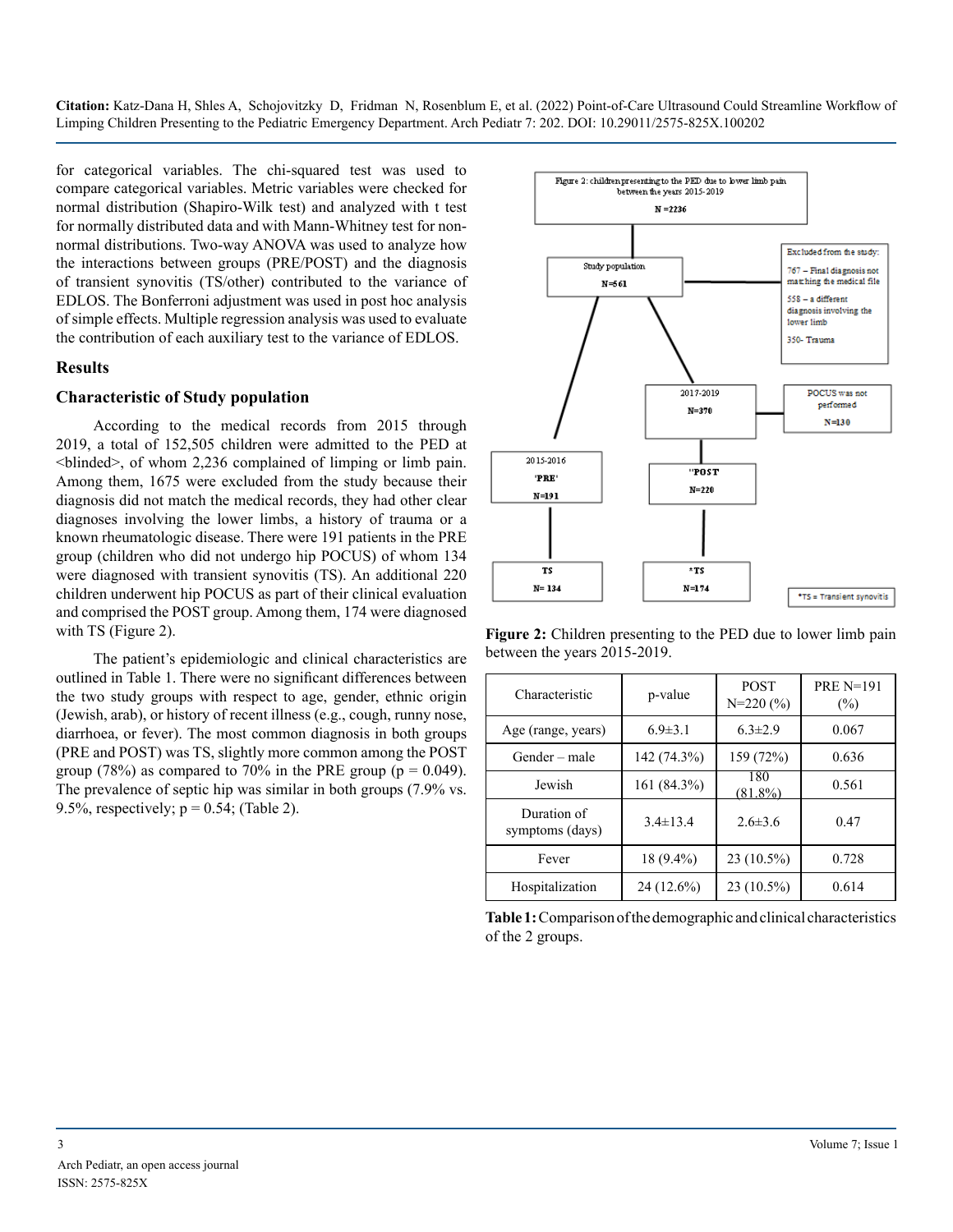| <b>Diagnosis</b>                         | <b>PRE N=191</b><br>(%) | <b>POST N=220</b><br>(%) | <b>P</b> -<br>value |
|------------------------------------------|-------------------------|--------------------------|---------------------|
| Transient synovitis                      | $(70.2)$ 134            | $(78)$ 173               | 0.049               |
| Septic hip                               | (7.9)15                 | $(9.5)$ 21               | 0.545               |
| *SCFE                                    |                         | $(2.2)$ 5                | 0.187               |
| Other                                    | $(22)$ 42               | $(24)$ 10.9              | 0.002               |
| "SCFE: Slipped capital femoral epiphysis |                         |                          |                     |

**Table 2:** Diagnoses of children admitted to the PED due to limping between the years 2015-2019.

#### **Main results**

#### **Emergency department length of stay (EDLOS)**

EDLOS was significantly shorter among the POST group than in the PRE group (158 minutes vs. 213 minutes respectively, p <.001) (Table 3). Multivariate analysis revealed a significant connection between the diagnosis of TS and the study group ("PRE" or "POST") (p<.001): children with TS in the POST group had significantly shorter EDLOS as compared to the PRE group (138 minutes vs. 206 minutes, respectively;  $p<0.001$ ), while children with other diagnoses had similar EDLOS in the POST and PRE groups (228 minutes vs. 227 minutes, respectively; p=.934; Table 3 and Figure 3).





| Diagnosis                  | PRE               | <b>POST</b>       | P-value |
|----------------------------|-------------------|-------------------|---------|
| <b>Transient Synovitis</b> | $206 \text{ min}$ | $138 \text{ min}$ | < 0.01  |
| Other diagnosis            | $227 \text{ min}$ | $228 \text{ min}$ | .934    |
| Total                      | $213 \text{ min}$ | 158 min           | < 0.01  |

| Table 3: Length of stay in both study groups by diagnosis. |  |  |
|------------------------------------------------------------|--|--|
|------------------------------------------------------------|--|--|

#### **Use of auxiliary tests**

Significantly fewer of the POST group children had X-ray exams compared with the PRE group (45% vs. 30%, respectively; p  $\leq$ .01). While the results were similar among children with TS (27%) vs.  $43\%$  respectively,  $p<01$ ), there was no significant difference in performing x-ray exams among children with diagnoses other than TS (43% vs. 49%, respectively, p=0.504). Similar results were demonstrated in performing blood tests, which were significantly less frequent in the POST group than the in the PRE (34% vs. 60%, respectively;  $p<.001$ ). While these results were similar among children with TS  $(24\% \text{ vs } 54\%$ , respectively;  $p \le 0.001$ ), there was no significant effect among children with diagnoses other than TS (70% vs. 75%, respectively; p=.550). Formal hip ultrasound (performed by a radiologist) was performed significantly less often in the POST group than in the PRE group (5% vs. 22%, respectively, p<.001). This difference was apparent in children with TS, as well as in children with other diagnoses. Orthopedic surgeons were consulted significantly less frequently in the POST group than in the PRE group  $(6\% \text{ vs. } 30\%$ , respectively;  $p<.001$ ). This difference was similar among children with TS, was well among children with other diagnoses (Table 4).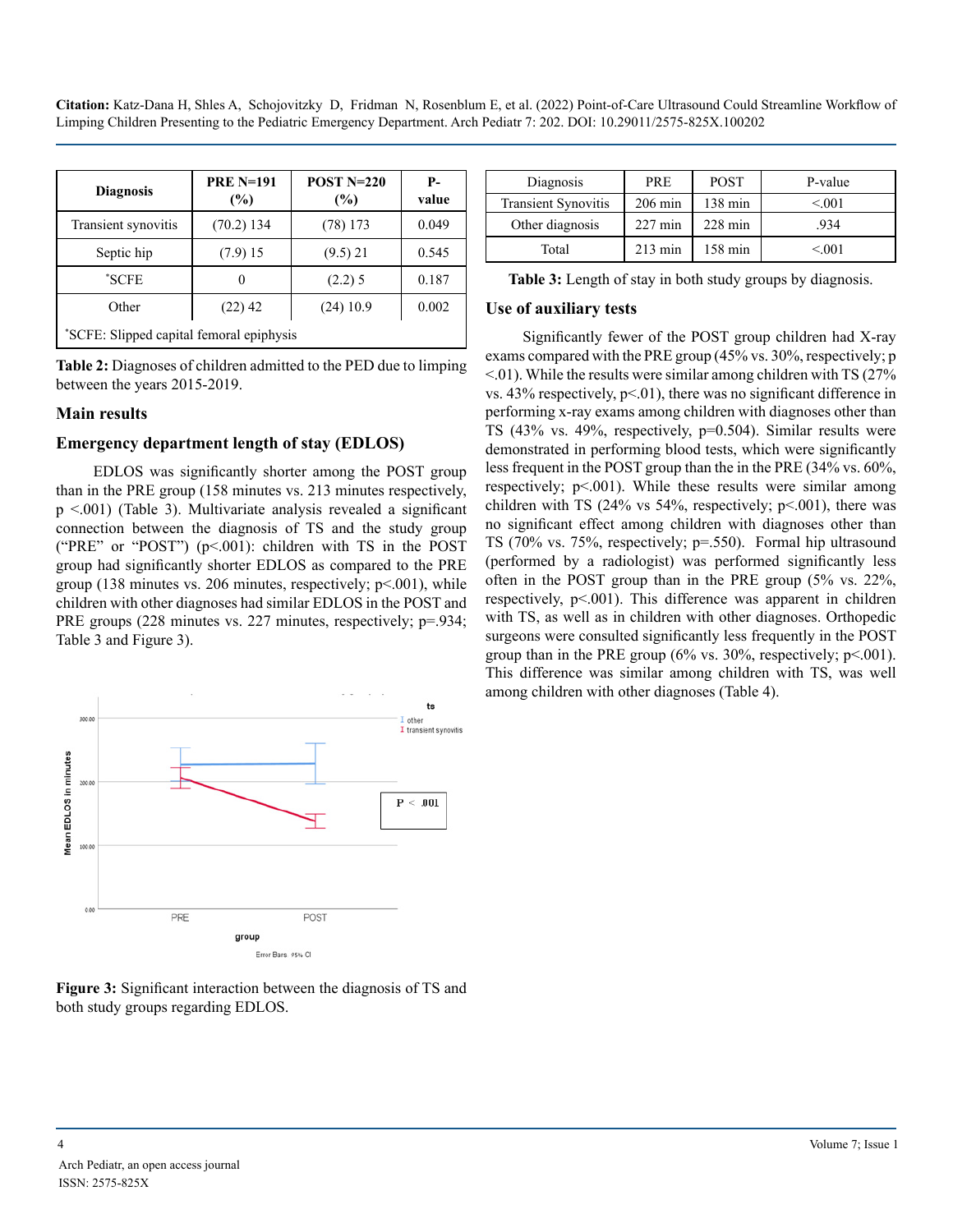| Test                    | Variable                   | PRE $n=191$ (%) | POST $n=220$ (%) | p-value  |
|-------------------------|----------------------------|-----------------|------------------|----------|
| X-ray                   | <b>Transient Synovitis</b> | 58 (43%)        | 46(27%)          | < 0.01   |
|                         | Other diagnosis            | 28 (49%)        | 20(43%)          | 0.504    |
|                         | Total sample               | 86 (45%)        | 66 (30%)         | < 0.01   |
|                         | <b>Transient Synovitis</b> | 72 (54%)        | 41 $(24%)$       | < 0.01   |
| Laboratory tests        | Other diagnosis            | 43 (75%)        | 33 $(70\%)$      | 0.55     |
|                         | Total sample               | $115(60\%)$     | 74 (33%)         | < 0.01   |
|                         | Transient synovitis        | 20(15%)         | $3(1.7\%)$       | < 0.01   |
| Formal US               | Other diagnosis            | 21(37%)         | 7(15%)           | < 0.05   |
|                         | Total sample               | 51 (21.5%)      | $10(4.5\%)$      | < 0.01   |
|                         | <b>Transient Synovitis</b> | 33(25%)         | $5(2.9\%)$       | < 0.01   |
| Orthopedic consultation | Other diagnosis            | 24 (42%)        | 8(17%)           | < 0.05   |
|                         | Total sample               | 134 (70%)       | $13(5.9\%)$      | < 0.0001 |

**Table 4:** Rate of use of auxiliary tests in both study groups by diagnosis.

To evaluate the relative contribution of each factor in predicting EDLOS, a linear regression analysis was performed, with laboratory tests, formal US, orthopaedic consultation, X-ray and study groups as predictor variables and EDLOS as the predicted variable. The results indicated that laboratory tests explained 30.1% of the variance in EDLOS ( $\beta$ =.507, p<.000), formal US explained 7.3% of the variance  $(\beta = 212, \ p \le 000)$ , orthopedic consultation explained 4.5% of the variance  $(\beta = 171, \text{p} < 000)$ , and X-ray explained 0.1% of the variance ( $\beta$ =.079, p<.05). The study group (PRE and POST) did not have a relative contribution to the EDLOS after controlling for all other factors ( $\beta$ =.030, p=.411), suggesting that the effect of POCUS on EDLOS is mediated by the rate of use of auxiliary tests (Table 5).

| Variable           | <b>Beta</b> | Partial $\eta$ 2 | p-value |
|--------------------|-------------|------------------|---------|
| Laboratory tests   | 0.507       | 0.301            |         |
| Formal US          | 0.212       | 0.073            |         |
| Orthopedic consult | 0.171       | 0.045            |         |
| X-ray              | 0.079       | 0.001            | 0.035   |
| Group              | 0.03        | 0.001            | 0.411   |

**Table 5:** Multiple linear regression analysis of auxiliary tests and group (PRE vs. POST) predicting EDLOS. Beta represents the relative contribution of each factor, and partial η2 represents the percent of variance explained by each factor.

#### **Discussion**

The results of this study show a significantly shorter length of stay in the PED among limping children who underwent hip POCUS as part of their evaluation in the ED. This is probably due to reduced use of auxiliary tests and consultations, especially among children with the diagnosis of TS. In the current study, EDLOS was almost an hour shorter among patients who underwent hip POCUS in comparison to children who presented with the same complaint who did not undergo hip POCUS as part of the PED evaluation. Decreased EDLOS is crucial for reducing ED crowding and may result in improved quality of care and a decrease in overall health care costs [9,10]. Several studies have shown a positive effect on EDLOS and improved workflow and use of resources in the PED as a result of the use of POCUS. Kim et al. examined children who underwent an evaluation for intussusception in the PED. Their study showed that the use of POCUS contributed to shortening the time for diagnosis and treatment. Similarly, Lin et al. demonstrated that using POCUS to evaluate children who presented to the PED due to skin and soft tissue infections significantly reduced the EDLOS [11,12]. As far as we know, there is little data on the effect of using hip POCUS on the length of stay among children admitted to the PED, mostly case reports and small case series [13,14]. Shavit et al. published a series of 5 cases in which hip POCUS was used by PED staff as part of an evaluation of children with a limp. They reported that in most cases it contributed to shortening the stay in PED, as well as to fewer blood tests [15]. A study by Tsung et al. that included several cases where children underwent hip POCUS in the PED found that the exam contributed to the discharge of at least one of the children with the diagnosis of TS from the PED [16]. A study by Vieria et al demonstrated that pediatric emergency physicians were able to identify hip effusion among pediatric patients with good sensitivity (80%) and specificity (98%). Although their findings suggested that PED physicians were able to accurately identify hip